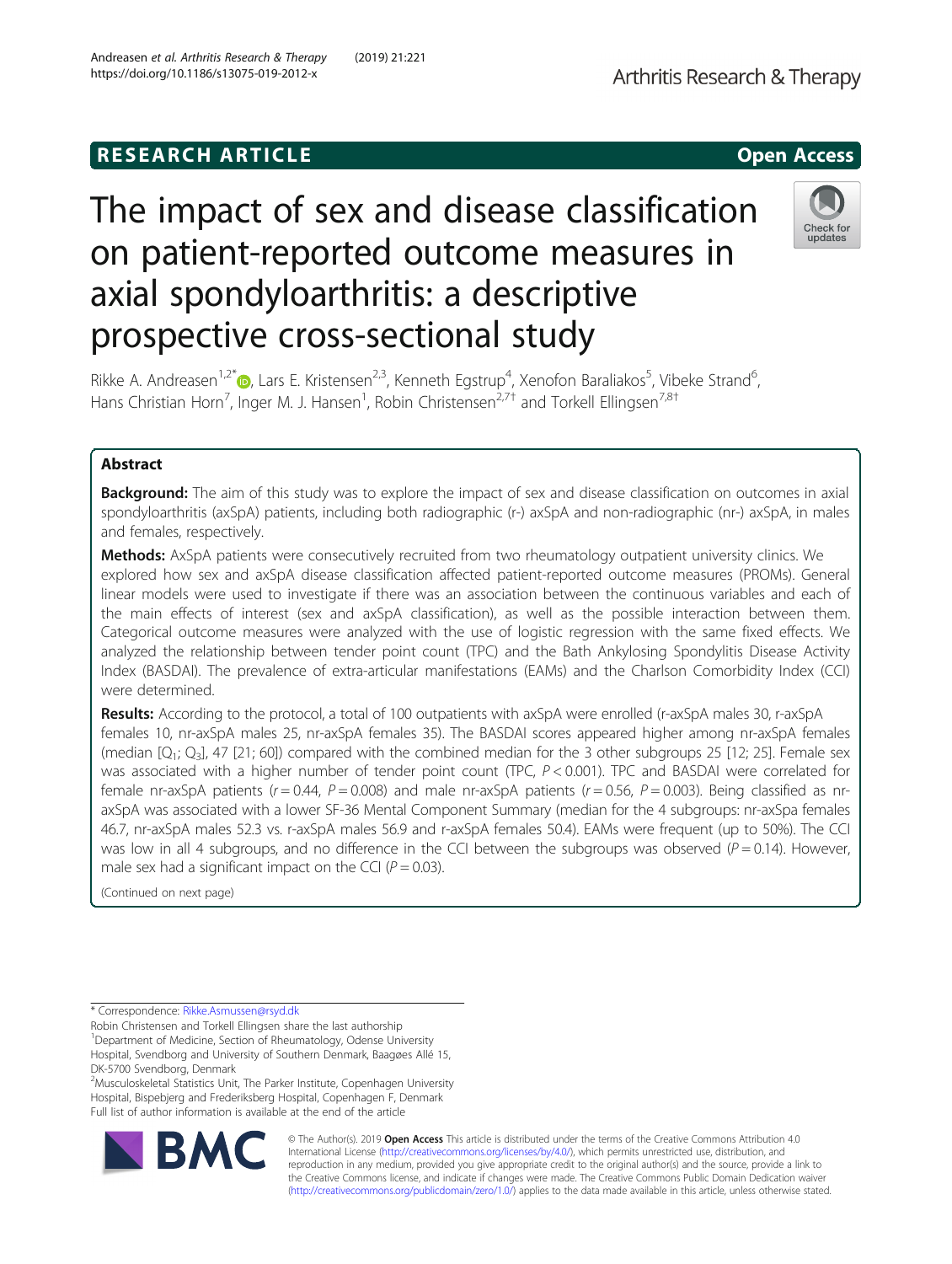#### (Continued from previous page)

**Conclusions:** In summary, patients with r-axSpA, regardless of sex, appeared less affected on most PROMs compared with nr-axSpA patients. However, female sex was associated with a higher number of TPC. TPC could possibly confound disease activity outcomes such as BASDAI, and one can consider different thresholds for defining high disease activity depending on the patient's sex.

**Trial registration:** The trial is registered and approved by the Region of Southern Denmark's Ethics Committee ([S-20150219\)](http://www.drvk.dk/anmeldelse/Anmeldelse.html). Registered 19 February 2015.

Keywords: Spondyloarthritis, Ankylosing spondylitis, Quality of life, Patient-reported outcomes

#### Background

Spondyloarthritis (SpA) is a heterogeneous group of chronic rheumatic diseases; it can be dominated by peripheral joint involvement, classified as peripheral SpA (pSpA), or by inflammatory back pain, classified as axial SpA (axSpA). Furthermore, axSpA is currently subdivided into two groups: non-radiographic (nr-axSpA) and radiographic axSpA (r-axSpA) (also known as ankylosing spondylitis, AS). Next to the spinal and articular symptoms, many patients with axSpA also have extra-articular manifestations (EAMs, e.g., uveitis, enthesitis, psoriasis, inflammatory bowel disease) which contribute to reduced health-related quality of life [[1](#page-9-0)]. Besides EAMs, axSpA patients have a higher risk of comorbidities [\[2](#page-9-0)–[4\]](#page-9-0).

AxSpA disorders are generally diagnosed more often in males than in females [\[5](#page-9-0)]. In reference to the most familiar form of these disorders, r-axSpA, three male cases are documented for every female case [\[5](#page-9-0)]. In contrast to r-axSpA, nr-axSpA patients show little difference in the prevalence among males and females [[6\]](#page-9-0).

Little is known of the differential clinical expression of axSpA between males and females [[7,](#page-9-0) [8\]](#page-9-0). However, female axSpA patients are more likely to have shorter disease duration and less objective signs of inflammation but demonstrate a high burden of illness due to disease activity and impairment of health-related quality of life (HR-QoL) [\[9](#page-10-0)]. Despite some studies suggesting that this is due to the concomitant widespread pain syndrome (e.g., fibromyalgia), this notion as well as any speculation around cause and effect is still regarded as controversial [[10,](#page-10-0) [11\]](#page-10-0). Few studies have analyzed sex differences in axSpA patients [\[7](#page-9-0), [12](#page-10-0), [13](#page-10-0)], and thus, there is a need to determine the actual distribution of these descriptive characteristics and the association with the self-reported burden of disease in a real-world setting (i.e., pragmatic and unbiased enrolment).

Our primary objective was to evaluate the impact of sex and axSpA disease classification on self-reported disease activity measures. Secondary objectives included evaluating whether there is a relationship between the continuous measure of muscular tender points [[14\]](#page-10-0) and the self-reported disease activity (e.g., Bath Ankylosing Spondylitis Disease Activity Index (BASDAI [\[15\]](#page-10-0)), to determine the prevalence of EAMs and comorbidities, as defined by the CCI  $[16]$  $[16]$ . Finally, we compared the impact on HR-QoL measures in these axSpA patients in terms of how axSpA classification differentially affects aspects of physical, mental, and social well-being.

#### Materials and methods

#### Study design

As prespecified in the original protocol (Additional file [1](#page-9-0)) and elaborated in the statistical analysis plan (SAP, Additional file [2\)](#page-9-0), the study was designed as a noninterventional descriptive prospective cross-sectional study, with consecutive enrolment of 100 representative axSpA patients. Information about the patients and their exposures were collected at a single center (Svendborg) at one visit according to the clinical standards in Denmark. All examinations were conducted on the same day. The inclusion period was between 1 April 2016 and 30 March 2018. Inadequate reporting of descriptive studies can be problematic for several reasons (e.g., as a consequence of post hoc reporting standards); however, existing reporting guidelines and checklists can help researchers achieve transparent reporting following the prespecified protocol [[17](#page-10-0)]. Study findings are reported as a cross-sectional study according to Strengthening The Reporting of OBservational Studies in Epidemiology (STROBE) guidelines [\[18](#page-10-0)].

#### Study participants

Patients referred with a likely axSpA diagnosis seen in the Department of Rheumatology, Odense University Hospital, in either Svendborg or Odense were informed about the project and recruited if eligible. Patients diagnosed with axSpA also fulfilled the ASAS classification criteria for  $axSpA$  (imaging arm) [\[19\]](#page-10-0), and patients diagnosed with r-axSpA also fulfilled the modified New York criteria [\[20](#page-10-0)]. To be considered eligible, patients had had the ability and willingness to give written informed consent and to meet the requirements of the prespecified protocol. The only two exclusion criteria were if the patient did not understand Danish or not yet adults (age < 18 years). Briefly, patients should have had inflammatory back pain for  $\geq 3$  months and age at onset of  $\lt 45$  years and were required to have sacroiliitis on imaging (MRI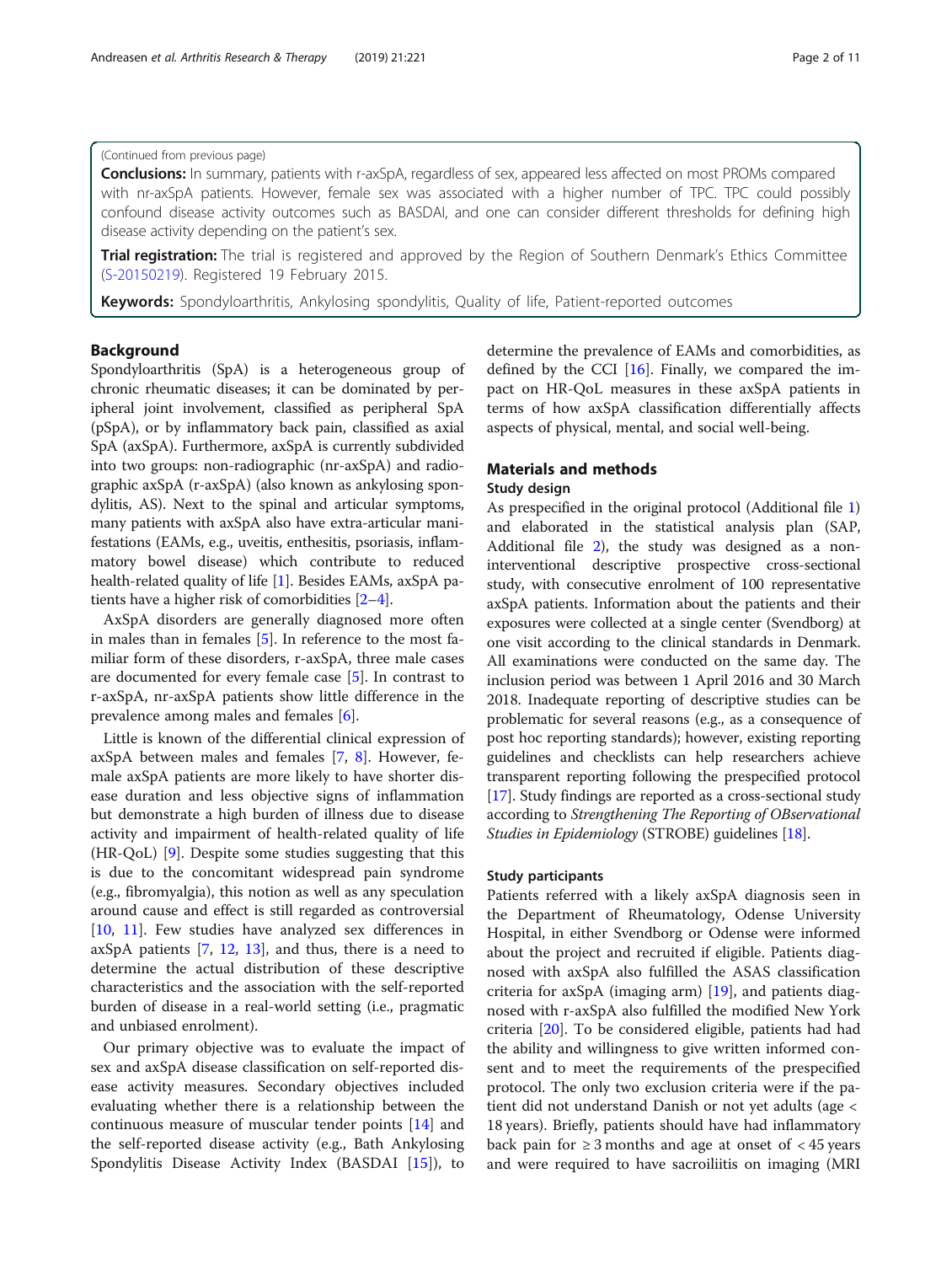or X-ray) and  $\geq 1$  SpA feature (i.e., arthritis, enthesitis, dactylitis, uveitis, psoriasis, inflammatory bowel disease, and HLA-B27 [\[21\]](#page-10-0)).

#### Data collection

After the participants signed the informed consent, the following information was collected at the study visit: information on demographic characteristics, disease characteristics, medication history, types of axSpA features, patient-reported outcome measures (PROMs), and finally an assessment of comorbidities combined into the Charlson Comorbidity Index (CCI) [\[16](#page-10-0)].

All the core outcome domains were included as recommended by the ASAS/OMERACT initiatives [\[22](#page-10-0)], measured using the following outcome measurement instruments: physical function (the Bath Ankylosing Spondylitis Functional Index (BASFI) [[15\]](#page-10-0)), based on visual analog scales (VAS, range 0–100 mm), pain (VAS, range 0–100 mm), spinal mobility (BASMI, range 0–100 [\[23](#page-10-0)]), patient's global assessment (PGA) [[21\]](#page-10-0) (VAS, range 0– 100 mm), peripheral joints/entheses (44-joint count/the Spondyloarthritis Research Consortium of Canada [SPARCC] Enthesitis Index, range 0–16 [[21,](#page-10-0) [24](#page-10-0)]), acute phase reactants (C-reactive protein (CRP) [mg/L]), and fatigue (VAS, range 0–100 mm).

Touchscreen questionnaires were used for PROMs at the inclusion visit [\[25](#page-10-0)]. HR-QoL was addressed using the Medical Outcomes Study 36-Item Short-Form Health Survey (SF-36): the Danish v. 2 of SF-36 which uses a 4 week recall period [[26](#page-10-0)]. The eight domains are further summarized into physical component summary (PCS) and mental component summary (MCS) scores. PCS and MCS are norm-based scores with a mean of 50 and a standard deviation of 10, higher scores indicating better HR-QoL [\[27](#page-10-0)].

#### Visualization by spydergrams

To compare HR-QoL states between the four phenotypes of axSpA patients, we used spydergram representations based on the SF-36 questionnaire [[28](#page-10-0)]. The eight domains of SF-36 have been validated in rheumatic diseases [[29](#page-10-0)–[31](#page-10-0)]; these include limitations in physical activities because of health problems (physical function), limitations in usual role activities because of physical health problems (role physical), bodily pain, general health perceptions, vitality, limitations in social activities because of physical or emotional problems (social functioning), limitations in usual role activities because of emotional problems (role emotional), and psychological distress and well-being (mental health index).

We used "spydergrams" which provide a visual method to examine the eight domains of HR-QoL scored from 0 (worst) to 100 (best) simultaneously in a single figure [[28\]](#page-10-0). Danish normative data were used for comparison

(32). Using spydergrams enabled us to compare the impact on HR-QoL in axSpA patients, specifically in terms of how axSpA classification differentially affects aspects of physical, mental, and social well-being.

We used the Ankylosing Spondylitis Disease Activity Score (ASDAS) including C-reactive protein (CRP) as a measure of axSpA disease activity. ASDAS-CRP has validated cutoffs and is endorsed by the Assessment of SpondyloArthritis international Society (ASAS) and Outcome Measures in Rheumatology (OMERACT) [\[21\]](#page-10-0).

Blood samples were collected by a trained laboratory technician and treated according to set procedures. Results on inflammation (C-reactive protein [CRP], plasma calprotectin), human leukocyte antigen B27 (HLA-B27), and fecal calprotectin were collected. Calprotectin was analyzed by an ELISA kit from Calprotectin EliA™ (Thermo Fischer Scientific, Denmark [[32\]](#page-10-0)).

#### Involvement of patient research partners and ethics approval

Collaboration between patient research partners (PRPs) and health care professionals in developing and disseminating research projects is relatively new. This project followed the EULAR recommendations [[33\]](#page-10-0). The study was designed with the assistance from two Danish PRPs (Bent Duerlund [BD] and Lars Kruse Fischer [LKF]). The study was conducted according to the guidelines for good clinical practice, and the study protocol was approved by the Region of Southern Denmark's Ethics Committee, approval number S-20150219).

#### Statistical methods

As described in the original protocol (Additional file [1](#page-9-0)) and the SAP (Additional file [2\)](#page-9-0), the anticipated analyses were outlined before reviewing the actual data. The characteristics of the participants were described for each sex (male or female) and axSpA classification (raxSpA or nr-axSpA) using descriptive statistics: medians and interquartile ranges (IQRs) for continuous data and absolute numbers with corresponding percentages for binary outcomes were presented.

Despite this study being designed as a descriptive crosssectional study, a few tests were applied. Differences between the groups were analyzed using Fisher's exact test for categorical data and the Kruskal-Wallis  $H$  test for continuous data. Further, general linear models (GLM) were used to investigate if there was an association between the continuous variables (e.g., BASDAI) and each of the main effects of interest (sex and axSpA classification, respectively), as well as the possible interaction between them (Sex\*Classification). Thus, the model included the following class variables (i.e., covariates): sex, axSpA disease classification, and the interaction between them as fixed effects. Categorical outcome measures were analyzed with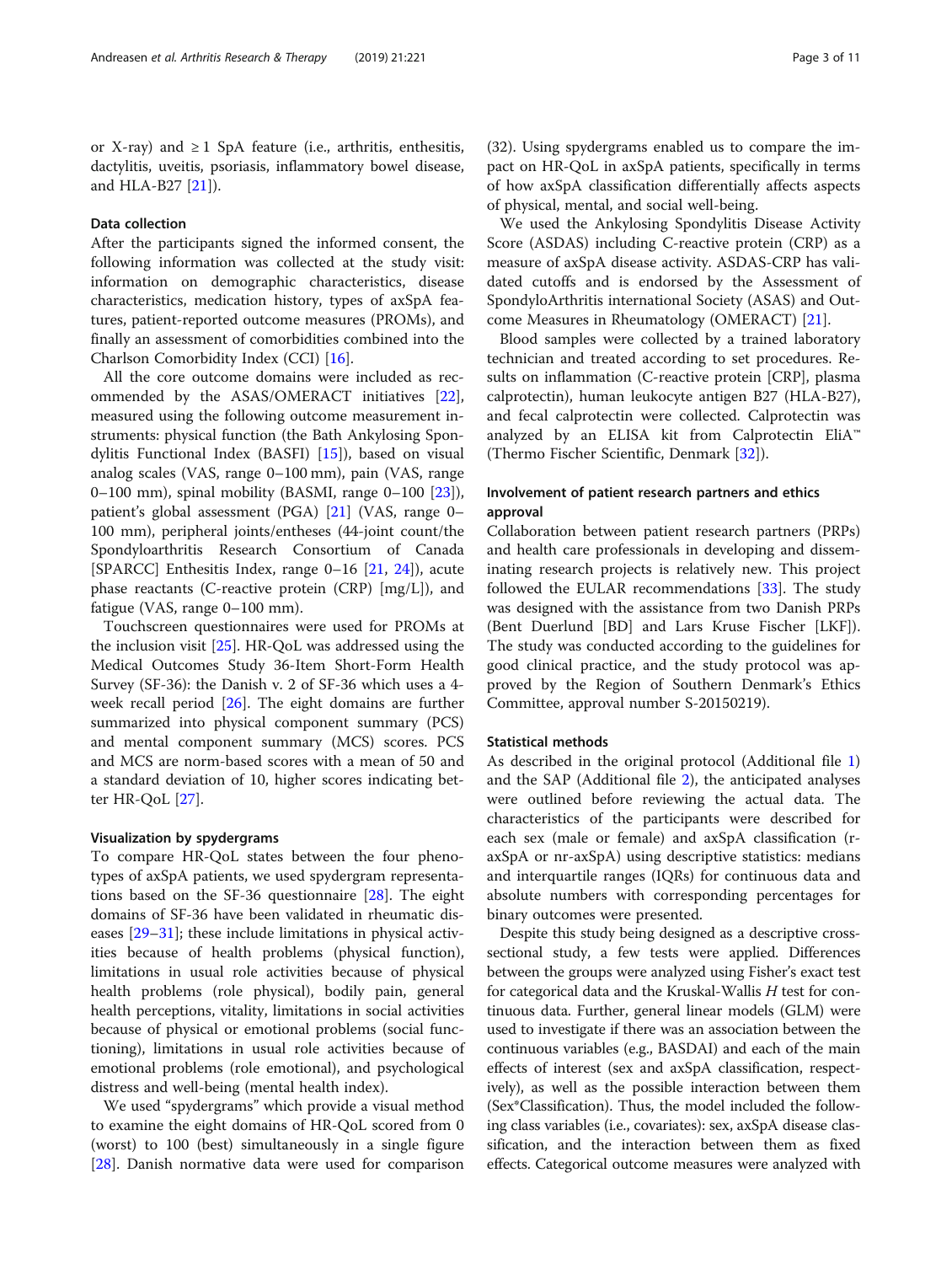the use of logistic regression with the same fixed effect covariates.

The relationship between the continuous measure of tender point count and the patient-reported disease activity score (BASDAI) was explored by scatter plots and analyzed with Spearman rank correlation coefficients; for consistency in the presentation, these were stratified on sex and axSpA classification as well. Prediction ellipses were added to give a visual impression of the distribution of data with the center representing the sample mean, i.e., a skinny ellipse indicates highly correlated variables, whereas an ellipse that is nearly circular indicates little correlation [[34\]](#page-10-0). Data were analyzed using STATA version 15: level of statistical significance and use of confidence intervals. All applicable statistical tests were two-sided and were being performed using a 5% significance level. As multiplicity issues following the use of many statistical comparisons in a study like this increase the likelihood that a chance association could appear as potentially important, we only considered  $P \lt \mathbb{R}$ 0.05 to be indicative of a possible association as a consequence of the broad exploratory setting.

#### Results

#### **Demographics**

As illustrated in Fig. [1,](#page-4-0) in order to get to a total of 100 AxSpA patients, we screened 108 axSpA patients referred to the clinic. Six of the referred individuals (5.6%), despite fulfilling the eligibility criteria, decided not to participate. Two of the 108 referred individuals (1.9%) did not fulfill the axSpA classification criteria when being examined by a trained rheumatologist.

For the total sample of 100 eligible patients, their overall demographic and clinical characteristics are summarized in Table [1](#page-5-0). Forty patients were classified as r-axSpA and 60 as nr-axSpA ( $P = 0.05$ ). There were more males (30.0%) classified as r-axSpA compared with females  $(10.0\%, P < 0.001)$ corresponding to a male-to-female ratio of 3:1. Being classified as r-axSpA was associated with a significantly longer symptom duration (r-axSpA males 233 months and raxSpA females 192 months vs. nr-axSpA females 90 months and nr-axSpA males 78 months,  $P < 0.001$ ). However, for symptom duration, no significant interaction was observed between the type of axSpA diagnosis and sex ( $P = 0.79$ ), and there was no difference between the sexes either  $(P =$ 0.84). r-axSpA patients were older than nr-axSpA patients  $(P = 0.04)$ , and up to 44% of patients were current smokers among the entire axSpA group, with some variation across the 4 subgroups ( $P = 0.06$ ). The body mass index (BMI) was higher in male axSpA patients compared with females ( $P =$ 0.002). BMI was not associated with axSpA classification  $(P = 0.12)$  and no interaction between sex and axSpA classification either  $(P = 0.21)$ .

The proportion of patients using methotrexate (MTX) differed among the subgroups ( $P = 0.02$ ), but we found no evidence to suggest that sex ( $P = 0.09$ ) or axSpA classification ( $P = 0.61$ ) had an impact. However, the doses of methotrexate (MTX) were higher among the female axSpA patients compared with males ( $P < 0.001$ ). Only one patient (a woman with r-axSpA) used current daily glucocorticoids.

#### Patient-reported outcome measures, clinical examination, and paraclinical assessment

Exploring the impact of sex and axSpA disease classification on BASDAI, the scores appeared to be higher among the nr-axSpA females compared with nr-axSpA males, r-axSpA males, and r-axSpA females. Median  $[Q_1; Q_3]$  BASDAI was 47 [21; 60] for nr-axSpA females, and the combined median for the three other subgroups was 25 [12; 25]. However, we found no evidence to suggest that BASDAI was associated with sex  $(P = 0.30)$  or axSpA classification  $(P = 0.11)$ . Being classified as nraxSpA was associated  $(P = 0.03)$  with significantly lower SF-36 MCS (SF-36 MCS for the four subgroups: nraxSpa females 46.7 and nr-axSpA males 52.3 vs. r-axSpA males 56.9 and r-axSpA females 50.4,  $P = 0.005$ ). However, for MCS, no significant interaction was observed between sex and axSpA classification  $(P = 0.21)$  and no differences between the sexes ( $P = 0.09$ ).

The level of fatigue differed across the subgroups ( $P =$ 0.02) but was not associated with sex ( $P = 0.08$ ) and the type of axSpA diagnosis ( $P = 0.16$ ) and no interaction either ( $P = 0.38$ ). Exploring the impact of sex and axSpA disease classification on pain scores, the VAS scores could potentially be perceived as higher among the nraxSpA females, compared with the other subgroups, but we found no association with sex  $(P = 0.79)$  or axSpA classification ( $P = 0.06$ ). For the four subgroups, VAS<sub>pain</sub>: nr-axSpA females 49 and nr-axSpA males 25 vs. raxSpA males 24 and r-axSpA females 17 respectively  $(P = 0.10)$ . The number of swollen joints was equally low in all subgroups and was not associated with sex  $(P =$ 0.89) or axSpA classification ( $P = 0.32$ ). The number of tender joint counts (TJC) differed across the subgroups  $(P = 0.02)$ , and it appeared as if female patients had higher TJC, but we found no evidence to suggest TJC was associated with sex ( $P = 0.07$ ) and axSpA classification ( $P = 0.67$ ) and no interaction either ( $P = 0.74$ ).

The tender point count (TPC) differed significantly between the subgroups ( $P < 0.001$ ), and TPC was associated with female sex ( $P < 0.001$ ), but not with axSpA classification ( $P = 0.28$ ). We observed no interaction between sex and axSpA classification ( $P = 0.24$ ). Patients classified as nr-axSpA had less-impaired spinal mobility compared with r-axSpA patients ( $P = 0.02$ ), but no interaction was observed between the type of axSpA diagnosis and sex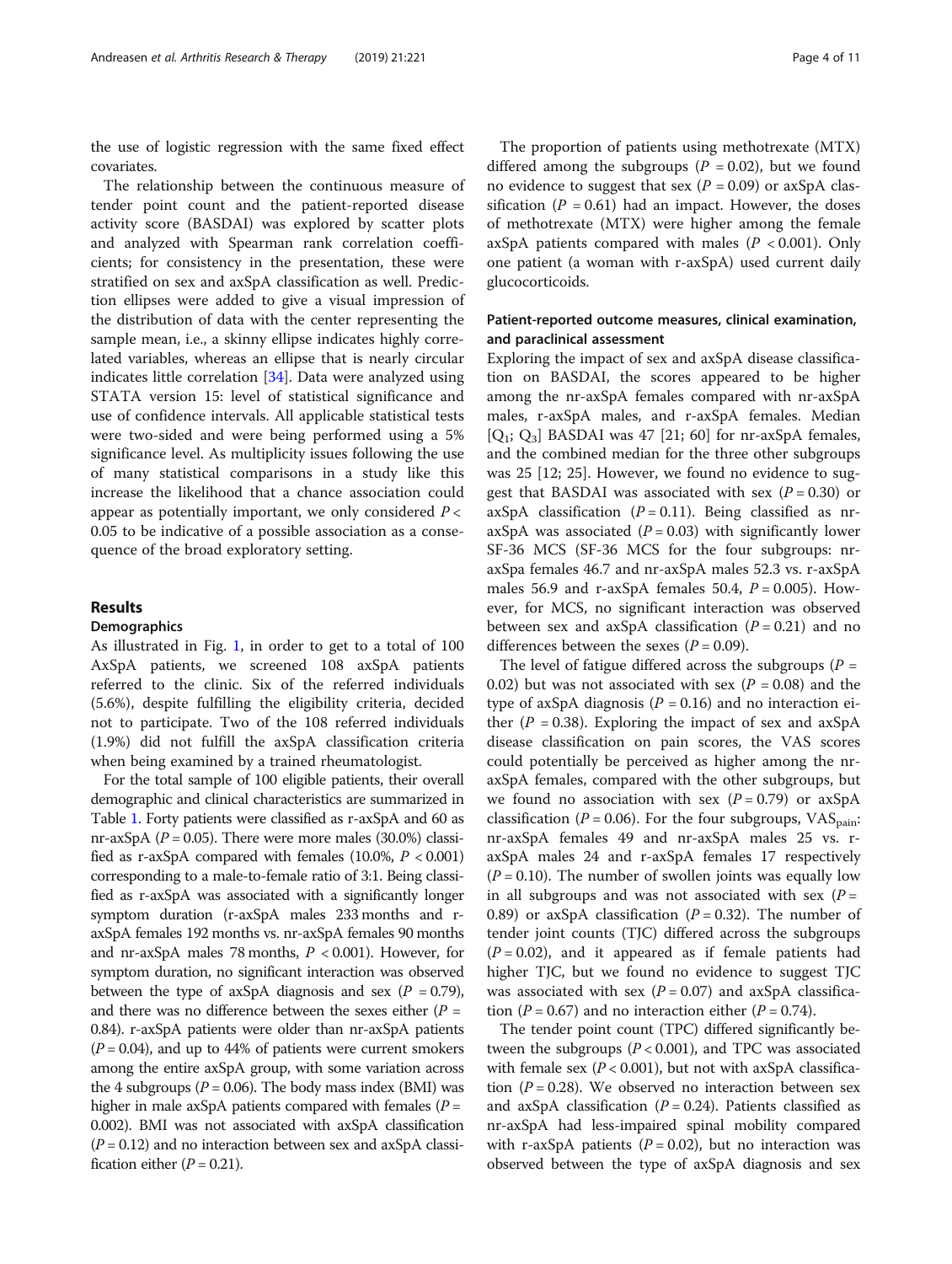$(P = 0.30)$ , and there was no difference between the sexes either ( $P = 0.12$ ).

Disease activity as determined by ASDAS-CRP did not differ significantly across the subgroups ( $P = 0.95$ ) and was not associated with sex  $(P = 0.76)$  or axSpA classification ( $P = 0.88$ ). However, nr-axSpA females had a median ASDAS-CRP of 2.6 corresponding to a high disease activity, despite a low CRP, whereas the other subgroups had low disease activity (ASDAS-CRP  $<$  2.1). The median levels of CRP were higher in raxSpA patients compared with nr-axSpA patients  $(P =$ 0.02), but no interaction was observed between axSpA classification and sex ( $P = 0.58$ ) and no differences between the sexes either  $(P = 0.49)$ .

The proportion of HLA-B27 positive was significantly different across the subgroups ( $P = 0.004$ ). However, the evidence to suggest HLA-B27 to be associated with axSpA classification was vague ( $P = 0.06$ ), no association with sex ( $P = 0.66$ ), and no interaction either ( $P = 0.86$ ).

The level of fecal calprotectin levels was not elevated (> 50 mg/kg) in our axSpA patients, and no differences in fecal calprotectin across the subgroups were observed

 $(P = 0.64)$ : sex  $(P = 0.79)$  and axSpA classification  $(P = 0.64)$ : 0.91) did not have an impact. The plasma calprotectin levels were also comparable across the four different groups—not associated with sex  $(P = 0.14)$  or axSpA classification ( $P = 0.66$ ).

#### Association between tender points and BASDAI

As illustrated in Fig. [2,](#page-6-0) we found a moderate positive correlation between TPC (ranging 0–18) and BASDAI for the 60 nr-axSpA patients  $(r = 0.44, P = 0.008,$  for females and  $r = 0.56$ ,  $P = 0.003$ , for males). Even if there was a weak positive association between the two variables for the patients classified as r-axSpA (including only 40 patients), the smaller correlation coefficient did not reach statistical significance  $(r = 0.17, P = 0.16, for$ females and  $r = 0.26$ ,  $P = 0.64$ , for males).

#### Extra-articular manifestations and comorbidity

EAMs were frequent and, with the exception of a history of Achilles enthesitis, equally prevalent in r-axSpA and nr-axSpA patients. The most common EAMs were psoriasis (prevalence 20–44%), Achilles enthesitis (prevalence

<span id="page-4-0"></span>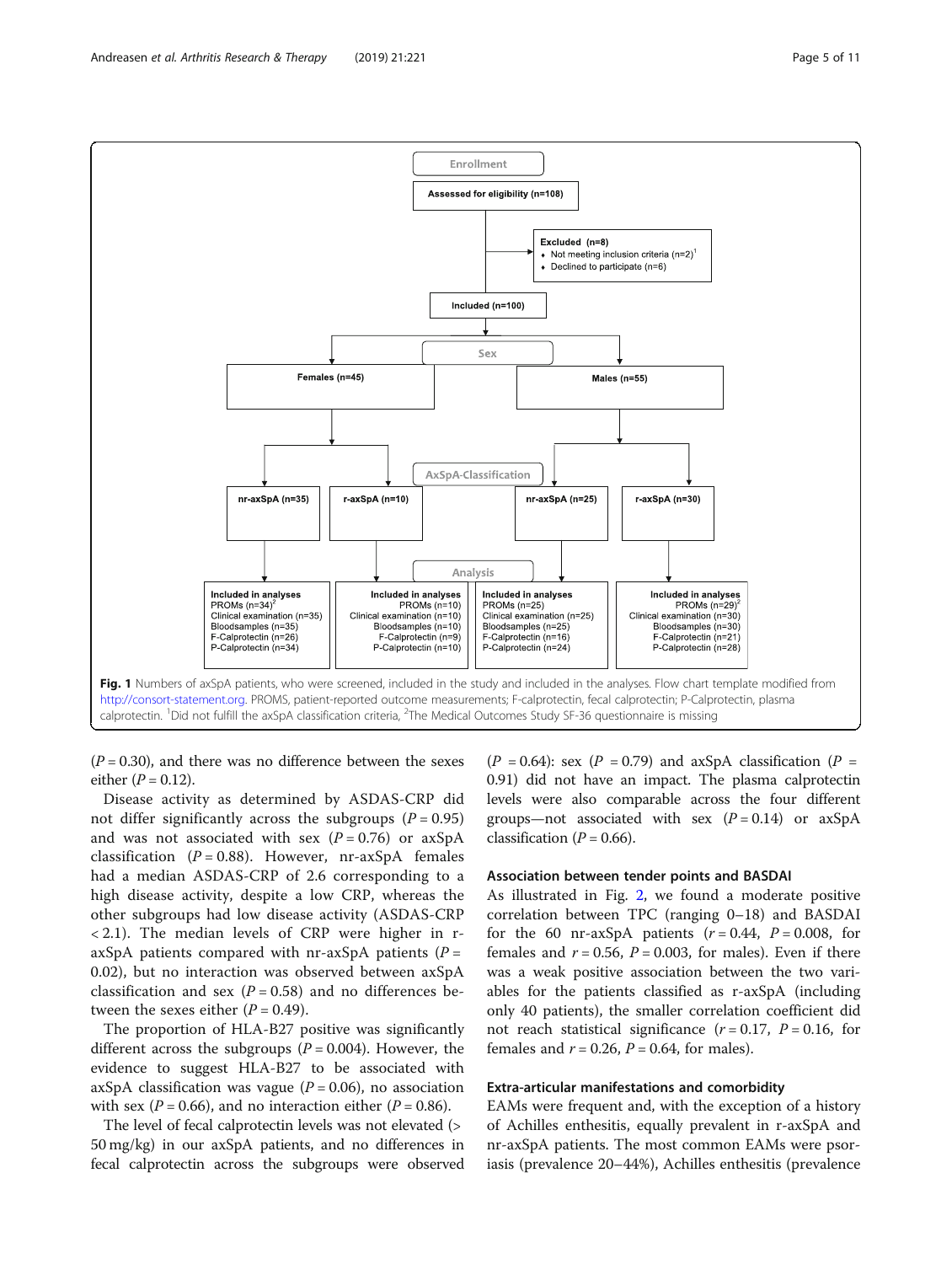#### <span id="page-5-0"></span>Table 1 Clinical characteristics and patient-reported outcome measures

|                                                           | r-axSpA $n = 40$     |                      | Nr-axSpA $n = 60$    |                      | $\overline{P}$                | $P$ (Sex)        | P       | P                   |
|-----------------------------------------------------------|----------------------|----------------------|----------------------|----------------------|-------------------------------|------------------|---------|---------------------|
|                                                           | Male $(n = 30)$      | Female<br>$(n = 10)$ | Male $(n = 25)$      | Female<br>$(n = 35)$ |                               |                  |         | (AxSpA) (AxSpA*Sex) |
|                                                           |                      | Demographics         |                      |                      |                               |                  |         |                     |
| Age, years, median $[Q_1; Q_3]$                           | 48 [41; 55]          | 46 [38; 62]          | 40 [29; 51]          | 48 [36; 52]          | 0.18 <sup>a</sup>             | 0.39             | 0.04    | 0.67                |
| BMI, kg/m <sup>2</sup> , median $[Q_1; Q_3]$              | 25.7 [23.2;<br>30.9] | 22.7 [20.6;<br>24.8] | 28.1 [23.3;<br>30.2] | 24.5 [23.3;<br>28.8] | 0.02 <sup>a</sup>             | 0.002            | 0.12    | 0.21                |
| Smoking (current), n (%)                                  | 8(27)                | 0(0)                 | 11(44)               | 12(34)               | 0.06 <sup>b</sup>             | 0.73             | 0.29    | 0.85                |
| Symptom duration,<br>month, median $[Q_1; Q_3]$           | 233 [132; 384]       | 192 [132; 336]       | 78 [60; 120]         | 90 [48; 152]         | $\,<\,$<br>0.001 <sup>a</sup> | 0.84             | < 0.001 | 0.79                |
| Peripheral joint<br>involvement, n (%)                    | 17(57)               | 7(70)                | 12 (48)              | 17 (49)              | 0.62 <sup>b</sup>             | 0.73             | 0.29    | 0.85                |
| Medication                                                |                      |                      |                      |                      |                               |                  |         |                     |
| NSAIDs daily use, $n$ (%)                                 | 12 (40)              | 5(50)                | 13(52)               | 17 (49)              | 0.82 <sup>b</sup>             | 0.79             | 0.94    | 0.55                |
| MTX use, n (%)                                            | 2(7)                 | 4(40)                | 3(12)                | 11(31)               | $0.02^{\rm b}$                | 0.09             | 0.61    | 0.40                |
| MTX dose (mg/week),<br>median $[Q_1; Q_3]$                | $0.0$ $[0.0; 10.0]$  | $0.0$ $[0.0; 20.0]$  | $0.0$ $[0.0; 0.0]$   | $0.0$ $[0.0; 10.0]$  | 0.005 <sup>a</sup>            | $\,<\,$<br>0.001 | 0.32    | 0.31                |
| Sulfasalazine use, n (%)                                  | 1(3)                 | 1(10)                | 1(4)                 | 4(11)                | $0.48^{b}$                    | 0.33             | 0.90    | 0.98                |
| No. of previous bDMARD<br>used, median $[Q_1; Q_3]$       | $0.0$ $[0.0; 1.0]$   | $0.0$ $[0.0; 1.0]$   | $0.0$ $[0.0; 1.0]$   | $0.0$ $[0.0; 1.0]$   | $0.94^{\circ}$                | 0.89             | 0.93    | 0.38                |
| Current bDMARD, n (%)                                     | 15 (50)              | 3(30)                | 12 (48)              | 10(29)               | 0.25 <sup>b</sup>             | 0.13             | 0.93    | 0.99                |
| Glucocorticoid use, n (%)                                 | 0(0)                 | 1(10)                | 0(0)                 | 0(0)                 | $0.10^{b}$                    | 0.02             | 0.02    | 0.21                |
| Glucocorticoid use (mg/day),<br>median $[Q_1; Q_3]$       | $0.0$ $[0.0; 0.0]$   | $0.0$ $[0.0; 0.0]$   | $0.0$ $[0.0; 0.0]$   | $0.0$ $[0.0; 0.0]$   | 0.03 <sup>a</sup>             | 0.02             | 0.02    | 0.02                |
| Patient-reported outcome measures (PROMs)                 |                      |                      |                      |                      |                               |                  |         |                     |
| BASDAI (0-100), median $[Q_1; Q_3]$                       | 25 [13; 45]          | 25 [16; 35]          | 25 [10; 52]          | 47 [21; 60]          | 0.07 <sup>a</sup>             | 0.30             | 0.11    | 0.29                |
| BASFI (0-100), median $[Q_1; Q_3]$                        | 18 [7; 40]           | 19.0 [3; 49]         | 16 [7; 48]           | 36 [16; 51]          | 0.37 <sup>a</sup>             | 0.47             | 0.34    | 0.57                |
| SF-36: PCS (0-100),<br>median $[Q_1; Q_3]^{\dagger}$      | 43.3 [37.0;<br>52.0] | 51.3 [45.4;<br>54.5] | 43.8 [37.1;<br>50.41 | 43.4 [34.4;<br>46.7  | 0.22 <sup>a</sup>             | 0.83             | 0.29    | 0.10                |
| SF-36: MCS (0-100), median $[Q_1; Q_3]^{\dagger}$         | 56.9 [50.1;<br>59.3] | 50.4 [38.7;<br>60.41 | 52.3 [39.1;<br>55.4] | 46.7 [42.4;<br>52.2] | 0.005 <sup>a</sup>            | 0.09             | 0.03    | 0.21                |
| VAS pain (0-100 mm), median $[Q_1; Q_3]$                  | 24 [12; 43]          | 17 [12; 36]          | 25 [13; 47]          | 49 [20; 61]          | 0.10 <sup>a</sup>             | 0.79             | 0.06    | 0.57                |
| VAS fatique (0-100 mm), median [Q <sub>1</sub> ;<br>$Q_3$ | 22 [12; 45]          | 39 [16; 54]          | 33 [12; 67]          | 54 [20; 61]          | 0.02 <sup>a</sup>             | 0.08             | 0.16    | 0.38                |
| VAS global (0-100 mm), median [Q1;<br>Q3]                 | 26 [14; 45]          | 19 [12; 57]          | 20 [12; 57]          | 53 [22; 69]          | 0.25 <sup>a</sup>             | 0.39             | 0.30    | 0.41                |
| Clinical examination                                      |                      |                      |                      |                      |                               |                  |         |                     |
| Tender point count (0-18),<br>median $[Q_1; Q_3]$         | 0 [0; 2]             | 4 [0; 6]             | 0[0; 4]              | 5[2;8]               | $\,<$<br>0.001 <sup>a</sup>   | $\,<$<br>0.001   | 0.28    | 0.24                |
| Swollen joint count (0-44),<br>median $[Q_1; Q_3]$        | 0 [0; 0]             | 0 [0; 0]             | 0 [0; 0]             | 0 [0; 0]             | 0.67 <sup>a</sup>             | 0.89             | 0.32    | 0.23                |
| Tender joint count (0-44),<br>median $[Q_1; Q_3]$         | 0[0; 2]              | 2[0; 4]              | 0[0; 2]              | 2[1; 4]              | 0.02 <sup>a</sup>             | 0.07             | 0.67    | 0.74                |
| BASMI (0-100), median $[Q_1; Q_3]$                        | 20 [10; 40]          | 10 [0; 30]           | 10 [10; 20]          | 10 [0; 20]           | 0.006 <sup>a</sup>            | 0.12             | 0.02    | 0.30                |
| SPARCC, EI (0-16), median $[Q_1; Q_3]$                    | 0[0; 2]              | 0 [0; 2]             | 1[0; 2]              | 1[0;1]               | $0.05^{\circ}$                | 0.33             | 0.09    | 0.33                |
| ASDAS-CRP, median $[Q_1; Q_3]$                            | 2.0 [1.3; 3.1]       | 1.95 [1.3; 3.2]      | 2.1 [1.5; 3.1]       | 2.6 [1.4; 3.1]       | $0.95^{\circ}$                | 0.76             | 0.88    | 0.98                |
| VAS physician (0-100), median $[Q_1; Q_3]$                | $11$ [5; 21]         | 11 [9; 16]           | 10 [2.0; 17.0]       | 5[2; 13]             | 0.63 <sup>a</sup>             | 0.24             | 0.42    | 0.57                |
| Extra-articular manifestations*                           |                      |                      |                      |                      |                               |                  |         |                     |
| Uveitis, n (%)                                            | 12(40)               | 3(30)                | 3(12)                | 7(20)                | 0.09 <sup>b</sup>             | 0.42             | 0.51    | 0.33                |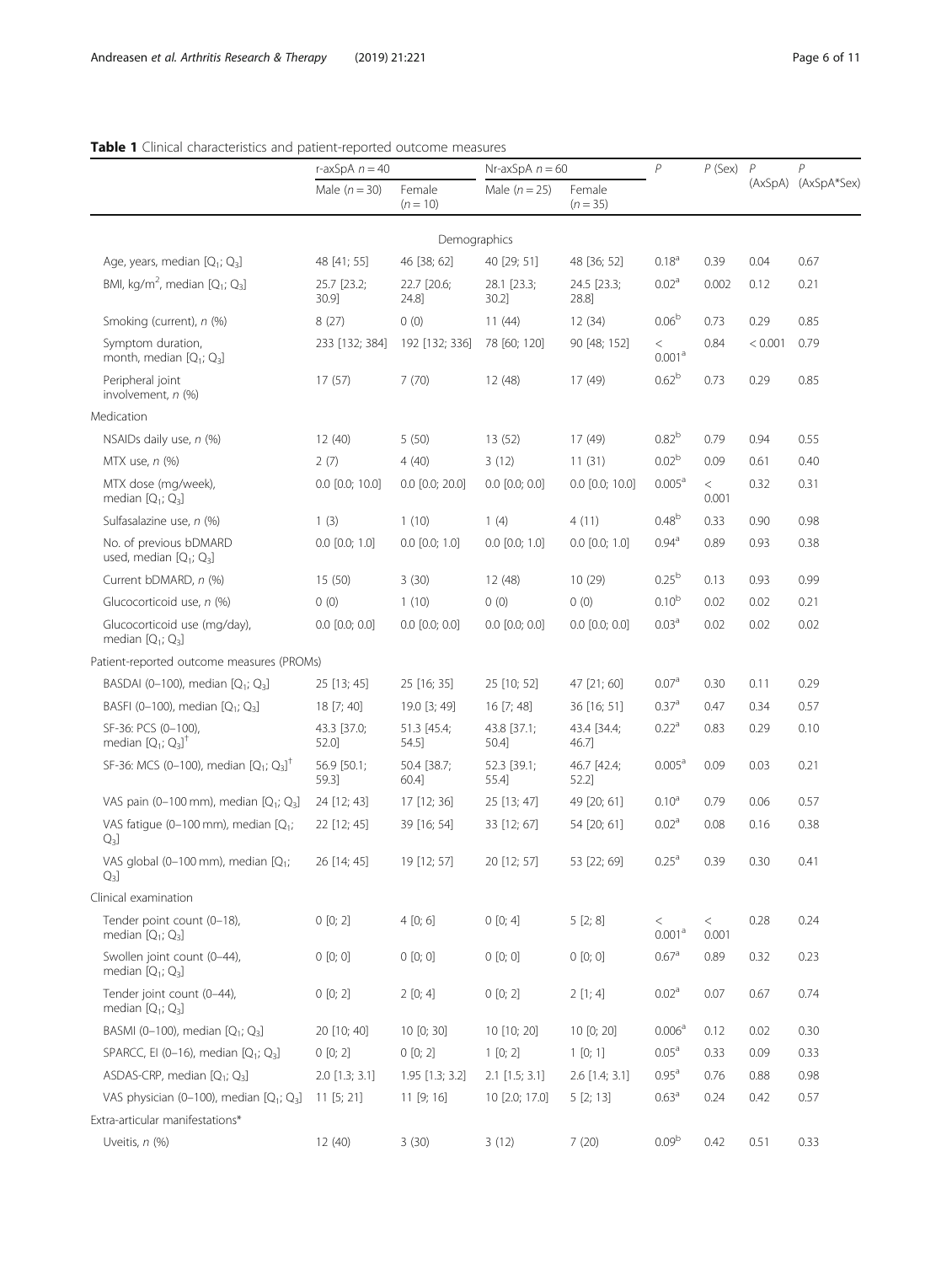<span id="page-6-0"></span>Table 1 Clinical characteristics and patient-reported outcome measures (Continued)

|                                                     | r-axSpA $n = 40$  |                      | Nr-axSpA $n = 60$ |                      | P                  | $P$ (Sex) | $\mathcal P$ | $\mathsf{P}$ |
|-----------------------------------------------------|-------------------|----------------------|-------------------|----------------------|--------------------|-----------|--------------|--------------|
|                                                     | Male $(n = 30)$   | Female<br>$(n = 10)$ | Male $(n = 25)$   | Female<br>$(n = 35)$ |                    |           | (AxSpA)      | (AxSpA*Sex)  |
| Inflammatory bowel disease, n (%)                   | 3(10)             | 0(0)                 | 3(12)             | 6(17)                | 0.63 <sup>b</sup>  | 0.58      | 0.81         | 0.58         |
| Psoriasis, n (%)                                    | 12 (40)           | 2(20)                | 11(44)            | 14(40)               | 0.64 <sup>b</sup>  | 0.76      | 0.26         | 0.42         |
| Dactylitis, n (%)                                   | 6(20)             | 3(30)                | 6(24)             | 11(31)               | 0.75 <sup>b</sup>  | 0.53      | 0.93         | 0.87         |
| Acilles enthesitis, n (%)                           | 13 (43)           | 5(50)                | 3(12)             | 10(29)               | 0.03 <sup>b</sup>  | 0.14      | 0.21         | 0.43         |
| Nephrolithiasis, n (%)                              | 6(20)             | 0(0)                 | 3(12)             | 4(11)                | 0.50 <sup>b</sup>  | 0.95      | 0.43         | 0.49         |
| Comorbidities                                       |                   |                      |                   |                      |                    |           |              |              |
| Charlson Comorbidity Index,<br>median $[Q_1; Q_3]$  | 1[0;1]            | 0 [0; 0]             | 1[0;1]            | 1[0;1]               | $0.14^a$           | 0.03      | 0.83         | 0.52         |
| Paraclinical assessment                             |                   |                      |                   |                      |                    |           |              |              |
| HLA-B27 positive, $n$ (%)                           | 27 (90)           | 9(90)                | 15(60)            | 19 (54)              | 0.004 <sup>b</sup> | 0.66      | 0.06         | 0.86         |
| CRP (mg/L), median $[Q_1; Q_3]$                     | $4.7$ [1.1; 10.0] | $4.25$ [1.1; 21]     | $2.1$ [0.9; 6.8]  | $1.9$ [0.6; 4.4]     | $0.13^{\circ}$     | 0.49      | 0.02         | 0.58         |
| P-calprotectin (ng/mL),<br>median $[Q_1; Q_3]^{++}$ | 219 [145; 350]    | 144 [120; 405]       | 237 [137; 375]    | 195 [104; 288]       | 0.48 <sup>a</sup>  | 0.14      | 0.66         | 0.77         |
| F-calprotectin (mg/kg),<br>median $[Q_1; Q_3]^{++}$ | 15 [10; 42]       | 16 [14; 27]          | 14 [7; 34]        | 19 [11; 55]          | $0.64^{\circ}$     | 0.79      | 0.91         | 0.24         |

Data are presented as median, 25th percentile  $(Q_1)$  and 75th percentile  $(Q_3)$ , and percentages

BMI body mass index, NSAIDs nonsteroidal anti-inflammatory drugs, MTX methotrexate, bDMARD biologic disease-modifying drugs, BASDAI Bath Ankylosing Spondylitis Disease Activity Index, BASFI Bath Ankylosing Spondylitis Functional Index, VAS Visual Analog Scale, SF-36: MCS/PCS Medical Outcomes Study Short Form 36 Mental/Physical Component Summary, BASMI Bath Ankylosing Spondylitis Metrology Index, SPARCC Spondyloarthritis Research Consortium of Canada, EI Enthesitis Index, ASDAS-CRP Ankylosing Spondylitis Disease Activity Score-C-reactive protein <sup>a</sup>Kruskal-Wallis H test

<sup>a</sup>Kruskal-Wallis H test<br><sup>b</sup>Fisher's exact test

\*Either patient history or current diagnosis, P/F-calprotectin, plasma/fecal calprotectin

 $<sup>†</sup>n = 98$  (r-axSpA male  $n = 29$ , r-axSpA female  $n = 10$ , nr-axSpA male  $n = 25$ , nr-axSpA female  $n = 34$ )</sup>

<sup>+†</sup>n = 96 (r-axSpA male n = 28, r-axSpA female n = 10, nr-axSpA male n = 24, nr-axSpA female n = 34)<br><sup>+++</sup>n = 72 (r-axSpA male n = 21, r-axSpA female n = 9, nr-axSpA male n = 16, nr-axSpA female n = 26)

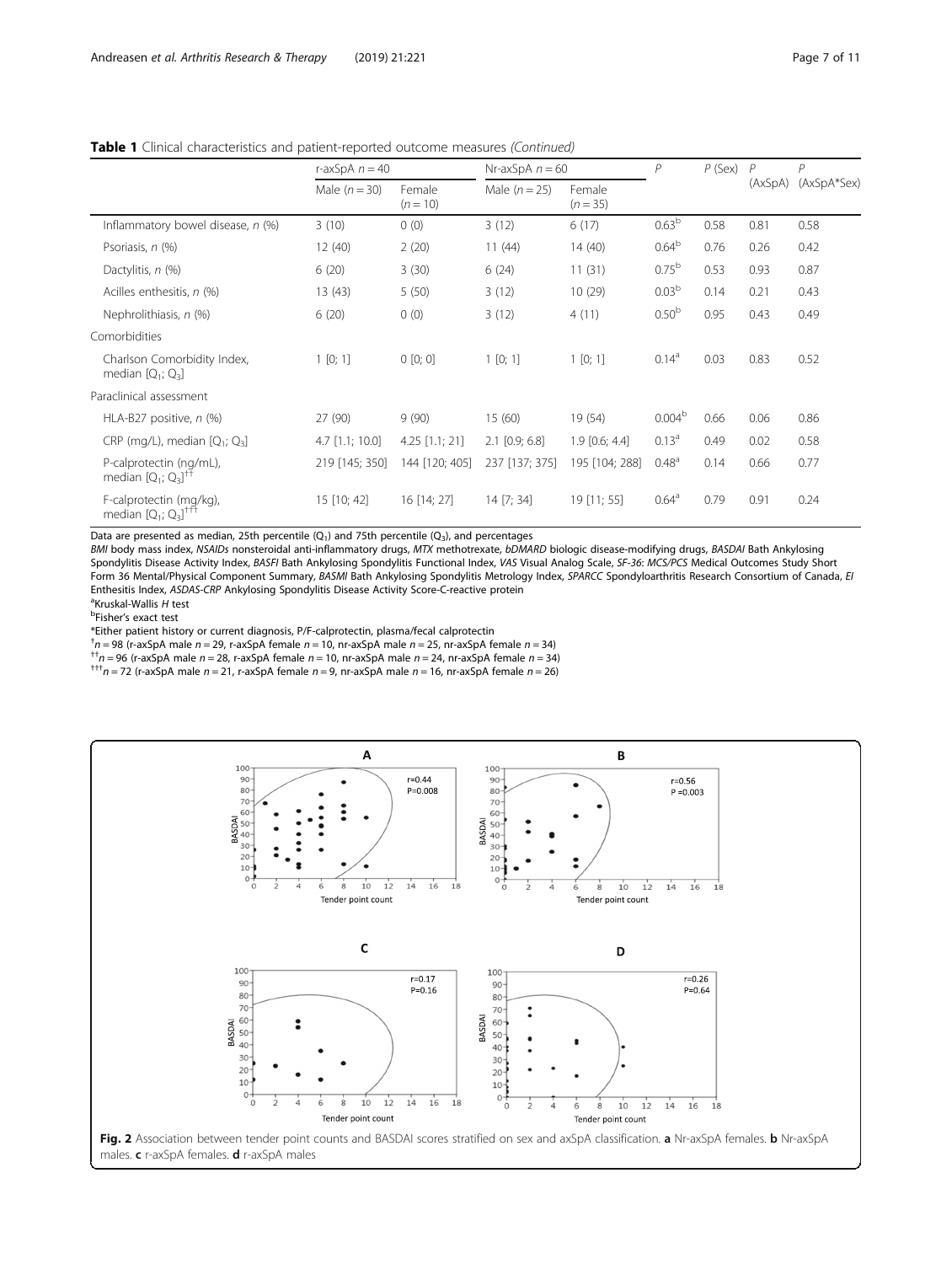12–50%), and uveitis (prevalence 12–40%). The proportion with inflammatory bowel disease (IBD) among nraxSpA females (17%) was more similar to the nr-axSpA male (12%) and r-axSpA male (10%) groups than the raxSpA female group (0%). However, sex and axSpA classification did not have an impact on EAM prevalence.

The burden of comorbidity assessed by the Charlson Comorbidity Index (CCI) was generally low in our axSpA population (median CCI for the four subgroups: r-axSpA males, 1; r-axSpA females, 0; nr-axSpA males, 1; nr-axSpA females, 0), and no differences between the subgroups were found  $(P = 0.14)$ . However, male sex had a significant impact on the CCI  $(P = 0.03)$ .

#### Health-related quality of life

Visually, mean SF-36 subscale scores for our axSpA patients are illustrated in Fig. 3. Differences in HR-QoL across all domains compared to Danish normative values in this axSpA population are noticeable. The difference is most evident in nr-axSpA patients, with decrements in all eight domains. Moreover, HR-QoL is more impacted in nr-axSpA females compared with nr-axSpA males. In r-axSpA patients, the largest decrements are in BP, GH, and VT and only minor differences in SF and PF compared with Danish norms. r-axSpA did not

appear to impact the SF, RE, and MH domains and was comparable to the general population.

#### **Discussion**

This is to our knowledge the first extensive study performed comparing the clinical characteristics and PROMs in axSpA patients with an explicit objective regarding sex and type of clinical diagnosis. In line with prior studies, we found more men classified as r-axSpA compared with women (the male-to-female ratio was 3: 1) and a female predominance in nr-axSpA patients [\[35](#page-10-0)]. We also found significantly shorter disease duration in nr-axSpA patients compared with r-axSpA patients [\[36](#page-10-0)]. When we compared patients with AS and nr-axSpA, HLA-B27 was not equally prevalent in patients with nraxSpA and r-axSpA. The prevalence of HLA-B27 in our study reached 90% in r-axSpA patients and 57% in patients with nr-axSpA. The proportion of HLA-B27 positive in nr-axSpA patients was lower in our study compared to previous findings [\[37](#page-10-0)]. The low prevalence of HLA-B27 in nr-axSpA may reflect our eligibility criteria, as we used the ASAS "imaging arm" and thereby excluded the "clinical arm" in which HLA-B27 is mandatory. However, the proportion of axSpA patients classified by ASAS "clinical arm" is considered negligible



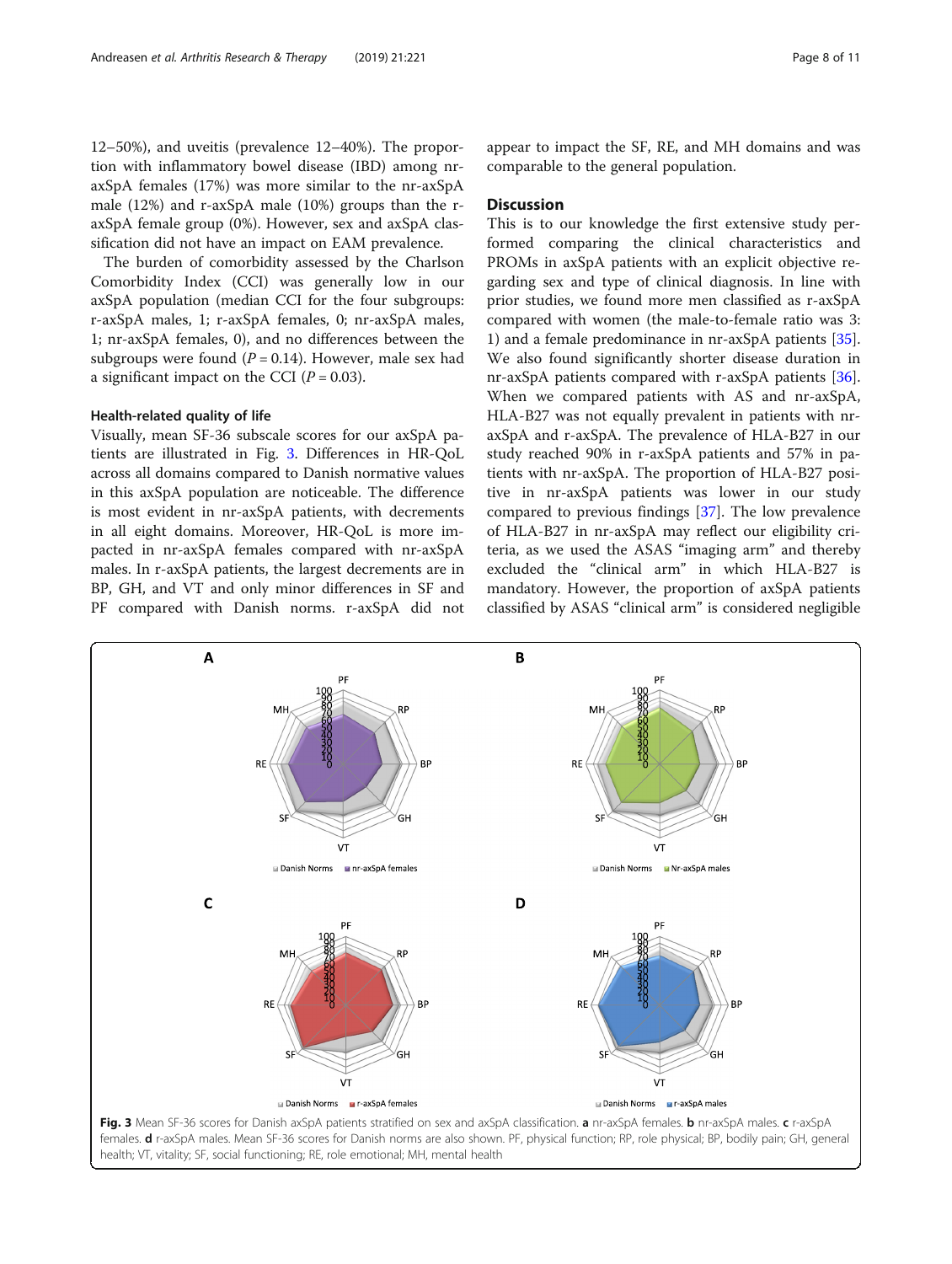in our axSpA population because the access to MRI was not limited.

Current treatment with NSAIDs and bDMARDs was similar between the subgroups of patients with axSpA, suggesting that patients were being treated similarly, regardless of the absence or presence of radiographic sacroiliitis. This emphasizes that the axSpA classification does not have a clinical importance.

Our study indicates that diffuse sensitization of the nociceptor system, as reflected by the number of tender points, has an impact on self-reported disease activity in patients classified as nr-axSpA. Awareness of concomitant diffuse sensitization of the nociceptor system (e.g., widespread pain) in axSpA patients is gaining importance, as it may cause poorer patient-reported outcome measurements and thereby a poorer treatment response [[38](#page-10-0)–[40](#page-10-0)]. We know from other studies that discordance between patient and physician assessment of disease activity is common in inflammatory rheumatic diseases and is associated with female sex  $[41, 42]$  $[41, 42]$  $[41, 42]$  $[41, 42]$ . Whether this discordance is due to concomitant widespread pain syndrome is unclear. However, discordance between patient and physician assessment of disease activity challenges shared decision-making, and one can consider different thresholds for defining high disease activity (e.g., BAS-DAI) depending on sex and/or additionally try to better recognize the presence of widespread pain by assessing this condition more often and using better tools/questionnaires to recognize it especially but not exclusively in female patients in order to avoid over-treatment (especially with anti-inflammatory and immunosuppressants) for the wrong condition.

EAMs were frequent and, with the exception of a history of Achilles-enthesitis, equally prevalent in AS and nr-axSpA—sex did not have an impact on EAMs. The Charlson Comorbidity Index was lower than we expected and could be explained by the low median age in our axSpA patients. No differences in the CCI between patients classified as r-axSpA or nr-axSpA were found. However, male sex had a significant impact on the CCI. This could be explained by the fact that the majority of r-axSpA patients in our study are males, and r-axSpA patients have longer disease duration.

When exploring the impact of sex and axSpA classification on PROMs, our main finding was that being classified as nr-axspA had a negative impact on HR-QoL compared with patients classified as r-axSpA. All eight domains were lower compared with the Danish general population [[43\]](#page-10-0). Furthermore, the impact was even more evident among nr-axSpA females. A possible explanation for this difference is that men and women appear to cope differently with the disease. The level of fatigue was higher among female nr-axSpA patients compared with the other subgroups, and it also contributes to negatively influencing HR-QoL [[44](#page-10-0)]. Other studies have found that female gender is associated with higher fatigue levels, both in the general population and in axSpA patients [[44,](#page-10-0) [45](#page-10-0)]. However, sex did not have a significant impact on fatigue in our study. Furthermore, we observed that SF-36 PCS scores were more affected compared to SF-36 MCS scores. This was noted in both nr-axSpa and raxSpA patients. A recent meta-analysis reported a pooled mean SF-36 PCS score of 37.5 and SF-36 MCS score of 44.7 in r-axSpA patients [\[46](#page-10-0)]. Our results differed with higher scores for both the PCS and the MCS scores. A possible explanation for this observation could be that the inclusion of patients in our study was not restricted to disease activity or treatment, but consecutively enrolled in relation to routine visits at our outpatient clinics.

When exploring the impact of sex and axSpA classification on acute phase reactants, one main finding was that r-axSpA classification had an impact on CRP. In accordance with the present results, previous studies have demonstrated that r-axSpA patients have a higher CRP than nr-axSpA patients [[47\]](#page-10-0). The median fecal calprotectin was not elevated in our axSpA patients. A possible explanation for this could be that any intake of NSAIDs was paused 14 days prior to the inclusion visit and due to the DMARD treatment. The evidence presented thus far supports the idea that systemic calprotectin plays a role in inflammatory rheumatic conditions, including axSpA [[48](#page-10-0)]. Plasma calprotectin levels did not differ in nr-axSpA and r-axSpA patients in our study. This could indicate that activation of the innate immune cells plays an equal role in enthesitis and inflammation in both entities, as calprotectin triggers the innate immunity receptors resulting in inflammation [\[48](#page-10-0), [49](#page-10-0)]. Currently, there is a lack of international consensus on which technique should be used to estimate calprotectin levels. This makes it difficult to compare studies.

The strengths of our study are the potential clinical implications. Our starting hypothesis was that the heterogenic clinical picture of axSpA might be further explored and elucidated by assigning participants to the subgroups based on the type of axSpA classification and sex. The limitation of this study includes the study design. A cross-sectional design was used, and therefore, no causality could be established. Conclusions can only be drawn based on the relationship between variables. To establish causality, it would be necessary to carry out longitudinal studies in order to evaluate over time the evolution of TPC and their relationship to self-reported disease activity or vice versa. However, since inclusion in this study was not restricted by disease severity or treatment, we believe our findings to be generalizable to the axSpA population.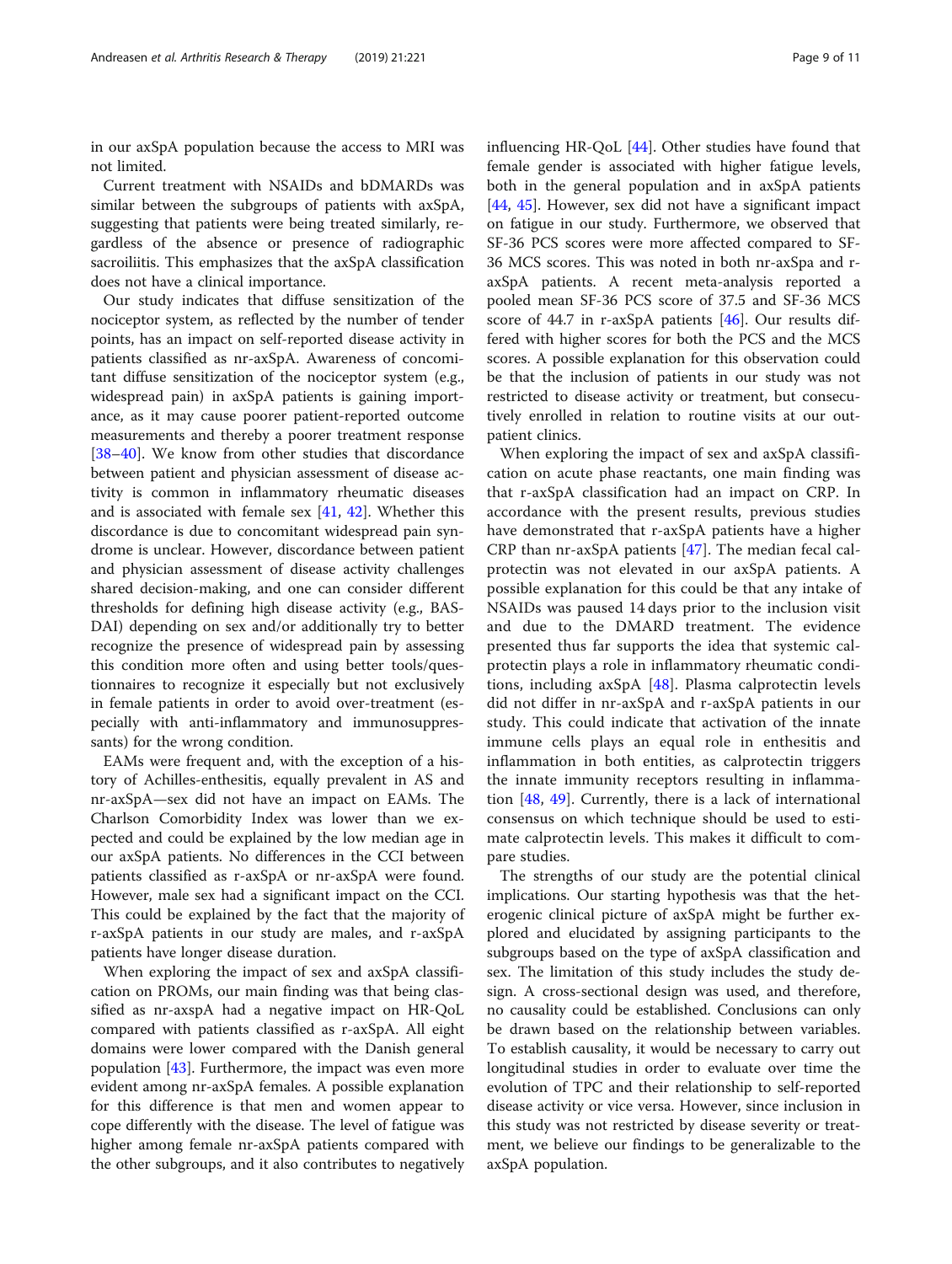#### <span id="page-9-0"></span>Conclusions

In summary, in this study, we observed that patients with r-axSpA are less affected on most PROMs, especially regarding generic HR-QoL measures when compared with axSpA patients not fulfilling the r-axSpA (i.e., AS) criteria. Moreover, HR-QoL is more negatively impacted in nr-axSpA females compared with nr-axSpA males. The number of tender points is associated with sex-related differences in self-reported disease activity in patients classified as nr-axSpA. Longitudinal studies are needed to explore the prevalence of other pain characteristics and their impact on clinical outcomes, PROMs, and treatment success rates in axSpA patients.

#### Supplementary information

Supplementary information accompanies this paper at [https://doi.org/10.](https://doi.org/10.1186/s13075-019-2012-x) [1186/s13075-019-2012-x](https://doi.org/10.1186/s13075-019-2012-x).

Additional file 1. Original protocol.

Additional file 2. Statistical analysis plan.

#### Abbreviations

AS: Ankylosing spondylitis; ASAS: Assessment of SpondyloArthritis international Society; ASDAS: Ankylosing Spondylitis Disease Activity Score; AxSpA: Axial spondyloarthritis; BASDAI: Bath Ankylosing Disease Activity Index; BASFI: Bath Ankylosing Spondylitis Functional Index; BASMI: Bath Ankylosing Spondylitis Metrology Index; CCI: Charlson Comorbidity Index; CRP: C-reactive protein; EAM: Extra-articular manifestation; GLM: General linear model; HR-QoL: Health-related quality of life; HLA-B27: Human leukocyte antigen B27; IQR: Interquartile range; MCS: Mental Component Summary; MRI: Magnetic resonance imaging; Nr: Non-radiographic; OMERACT: Outcome Measures in Rheumatology; PCS: Physical Component Score; PGA: Patient's global assessment; PRP: Patient research partner; pSpA: Peripheral spondyloarthritis; PROMs: Patient-reported outcome measures; r-: Radiographic; SAP: Statistical analysis plan; SF-36: Short form 36 Health Survey; SpA: Spondyloarthritis; SPARCC: Spondyloarthritis Research Consortium of Canada; STROBE: Strengthening The Reporting of OBservational Studies in Epidemiology; TPC: Tender point count; VAS: Visual Analogue Scale

#### Acknowledgements

We wish to thank all patients who participated in the study and the patient research partners. We thank all clinical staff involved in the study: Susanne Højmark Jakobsen, Alexandra Brink Walling, and Pia Toftegaard Christiansen. We also thank the clinical departments for assisting with the recruitment of participants. Finally, we thank the funding sources: The Danish Rheumatism Association; University of Southern Denmark, Region Southern Denmark; the Department of Medicine, Odense University Hospital, Svendborg; Carl Hansen & Søn; the Oak Foundation; Erna Hamilton's fund; and Else Poulsen's fund.

#### Authors' contributions

RAA was involved in the statistical analysis and interpretation of the data and drafted the manuscript. IMJH contributed substantially to the study conceptions and design and revised the manuscript. RC contributed to the study design, participated in the analysis interpretation, and critically revised the manuscript. LEK, KE, VS, HCH, and TE were involved in the drafting and revision of the manuscript. All authors read and approved the final manuscript.

#### Funding

This study was supported by The Danish Rheumatism Association, who provided financial support to running cost (grant number R144-A4136). Faculty Scholarship of University of Southern Denmark, PhD fund at Region Southern Denmark (grant number 15/50960) and the Department of

Medicine, Odense University Hospital, Svendborg, provided financial support to scientific personnel. Carl Hansen & Søn is acknowledged for the financial support for purchasing the computer and software. Erna Hamilton's fund and Else Poulsen's fund (grant number 40-A1890) are acknowledged for grants, enabling the collection of the biological sample material. The Parker Institute, Bispebjerg and Frederiksberg Hospital, is supported by a core grant from the Oak Foundation (OCAY-13-309). The sponsors were not involved in the study design and analysis or interpretation of the results and had no influence on the publishing of data.

#### Availability of data and materials

The datasets used and analyzed during the present study are available from the corresponding author on reasonable request. The number to microarray data is not applicable.

#### Ethics approval and consent to participate

Prior to participation, all subjects provided written informed consent according to the Declaration of Helsinki. The study protocol was approved by the Region of Southern Denmark's Committee (S-20150219).

#### Consent for publication

Not applicable

#### Competing interests

The authors declare that they have no competing interests.

#### Author details

<sup>1</sup>Department of Medicine, Section of Rheumatology, Odense University Hospital, Svendborg and University of Southern Denmark, Baagøes Allé 15, DK-5700 Svendborg, Denmark. <sup>2</sup>Musculoskeletal Statistics Unit, The Parker Institute, Copenhagen University Hospital, Bispebjerg and Frederiksberg Hospital, Copenhagen F, Denmark. <sup>3</sup>The DANBIO Registry, Centre for Rheumatology and Spine Diseases, Copenhagen, Denmark. <sup>4</sup>Cardiovascular Research Unit, Odense University Hospital, Svendborg, Denmark. 5 Rheumazentrum Ruhrgebiet Herne, Ruhr-University Bochum, Bochum, Germany. <sup>6</sup>Division of Immunology/Rheumatology, Stanford University, Palc Alto, CA, USA. <sup>7</sup> Research Unit of Rheumatology, Department of Clinical Research, Odense University Hospital, University of Southern Denmark, Odense, Denmark. <sup>8</sup>OPEN, Odense Patient Data Explorative Network, Odense University Hospital, Odense, Denmark.

## Received: 10 June 2019 Accepted: 21 September 2019<br>Published online: 29 October 2019

#### References

- Braun J, Kiltz U, Baraliakos X, van der Heijde D. Optimisation of rheumatology assessments - the actual situation in axial spondyloarthritis including ankylosing spondylitis. Clin Exp Rheumatol. 2014;32(5 Suppl 85):S-96–104.
- 2. Bremander A, Petersson IF, Bergman S, Englund M. Population-based estimates of common comorbidities and cardiovascular disease in ankylosing spondylitis. Arthritis Care Res (Hoboken). 2011;63(4):550–6.
- 3. Essers I, Stolwijk C, Boonen A, De Bruin ML, Bazelier MT, de Vries F, et al. Ankylosing spondylitis and risk of ischaemic heart disease: a populationbased cohort study. Ann Rheum Dis. 2016;75(1):203–9.
- 4. Chen HH, Yeh SY, Chen HY, Lin CL, Sung FC, Kao CH. Ankylosing spondylitis and other inflammatory spondyloarthritis increase the risk of developing type 2 diabetes in an Asian population. Rheumatol Int. 2014;34(2):265–70.
- 5. Zochling J, Smith EU. Seronegative spondyloarthritis. Best Pract Res Clin Rheumatol. 2010;24(6):747–56.
- 6. Rudwaleit M. New approaches to diagnosis and classification of axial and peripheral spondyloarthritis. Curr Opin Rheumatol. 2010;22(4):375–80.
- 7. Roussou E, Sultana S. Spondyloarthritis in women: differences in disease onset, clinical presentation, and Bath Ankylosing Spondylitis Disease Activity and Functional Indices (BASDAI and BASFI) between men and women with spondyloarthritides. Clin Rheumatol. 2011;30(1):121–7.
- 8. Rusman T, van Vollenhoven RF, van der Horst-Bruinsma IE. Gender differences in axial spondyloarthritis: women are not so lucky. Curr Rheumatol Rep. 2018;20(6):35.